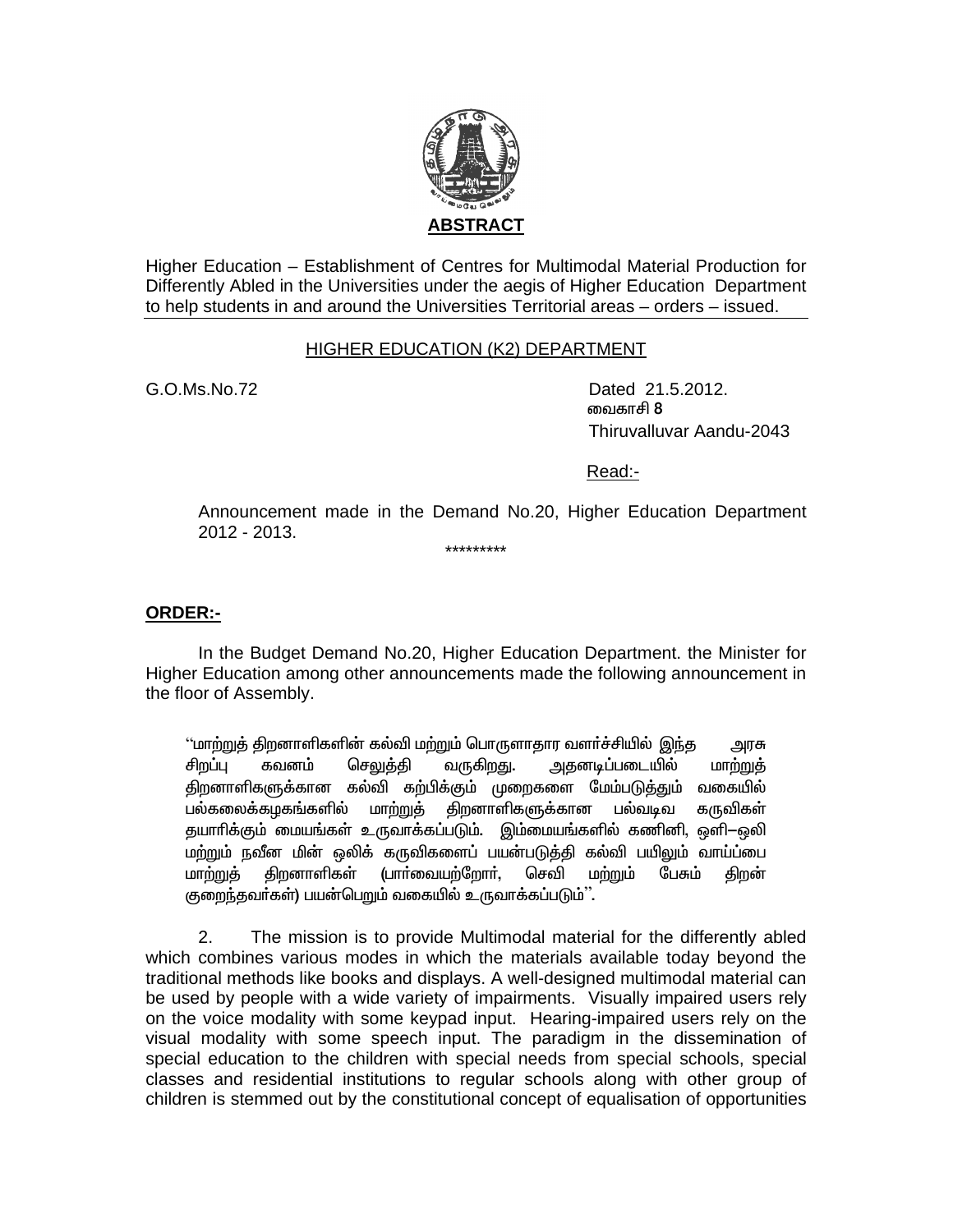for individual with disabilities. It is a concept which faces the diversity in children within the classroom. The successful inclusion warrants effective assistive and adaptive materials which in turn helps them to be self reliant and independent and it is need of an hour to prepare such materials for differently abled.

 3. The Government after careful consideration accord sanction to establish Centre for Multimodal Material Production for Differently Abled in 10 universities mentioned in the Annexure I to this order at an expenditure of Rs.50.00 lakhs (Rupees fifty lakhs only) each centre.

 4. The Government direct that the expenditure on the above centre be met by the University concerned out of its own sources without seeking grant from the Government.

 5. The Government also direct that the norms and cost estimates shown in the Annexure II to this order should be followed scrupulously while establishing the Centre for Multimodal Material Production for the Differently Abled as mentioned above.

- 6. The Government further direct that
- (i) no new posts be created and
- (ii) the web portal and other facilities created in some other schemes be utilized so as to avoid duplication of expenditure.

### (BY ORDER OF THE GOVERNOR)

#### T.S. SRIDHAR, Additional Chief Secretary to Government.

To

The Registrars of University concerned.

The Accountant General, Chennai-18.

The Pay and Accounts Officer, Chennai – 35.

The Treasury Officer / Sub – Treasury Officer concerned.

The Spl. P.A. to Minister Higher Education, Secretariat, Chennai – 9.

The P.S. to Additional Chief Secretary, Higher Education Department, Secretariat, Chennai - 9.

Copy to

The Finance (Edn. I) Department, Chennai – 9 The SF/SC.

//Forwarded/by Order//

Section Officer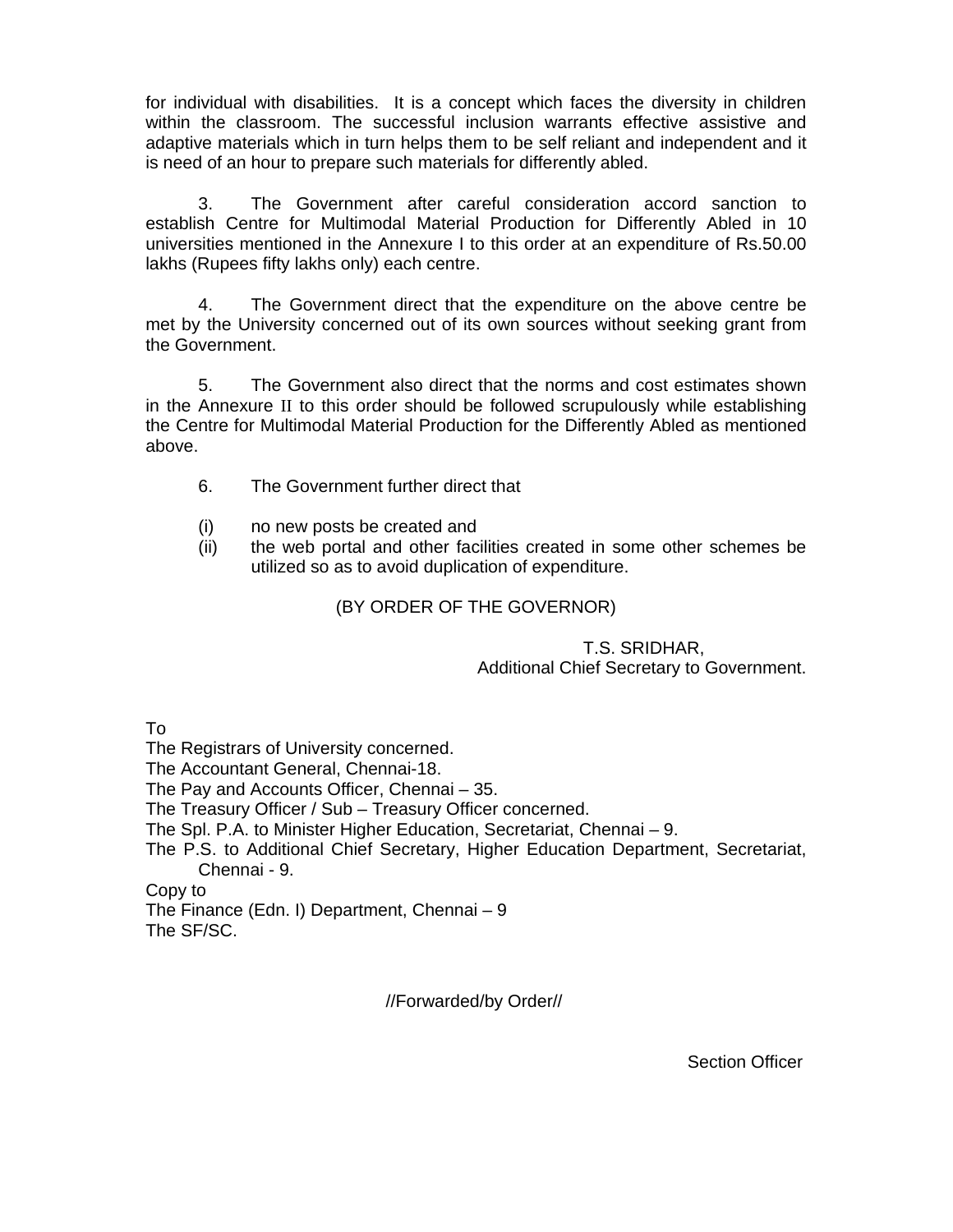# **ANNEXURE I TO G.O.Ms.No.72 Higher Education (K2) Department, dated 21.5.2012**

| SI.No. | Name of the University                         |  |
|--------|------------------------------------------------|--|
| 1.     | University of Madras, Chennai                  |  |
| 2.     | Alagappa University, Karaikudi                 |  |
| 3.     | Thiruvalluvar University, Vellore              |  |
| 4.     | Periyar University, Salem                      |  |
| 5.     | Mother Teresa Womens University, Kodaikanal    |  |
| 6.     | <b>Bharathiar University, Coimbatore</b>       |  |
| 7.     | Bharathidasan University, Tiruchirappalli      |  |
| 8.     | Madurai Kamaraj University, Madurai            |  |
| 9.     | Manonmaniam Sundaranar University, Tirunelveli |  |
| 10.    | Tamil Nadu Open University, Chennai            |  |

 Dr. T.S. Sridhar, Additional Chief Secretary to Government.

//True Copy//

Section Officer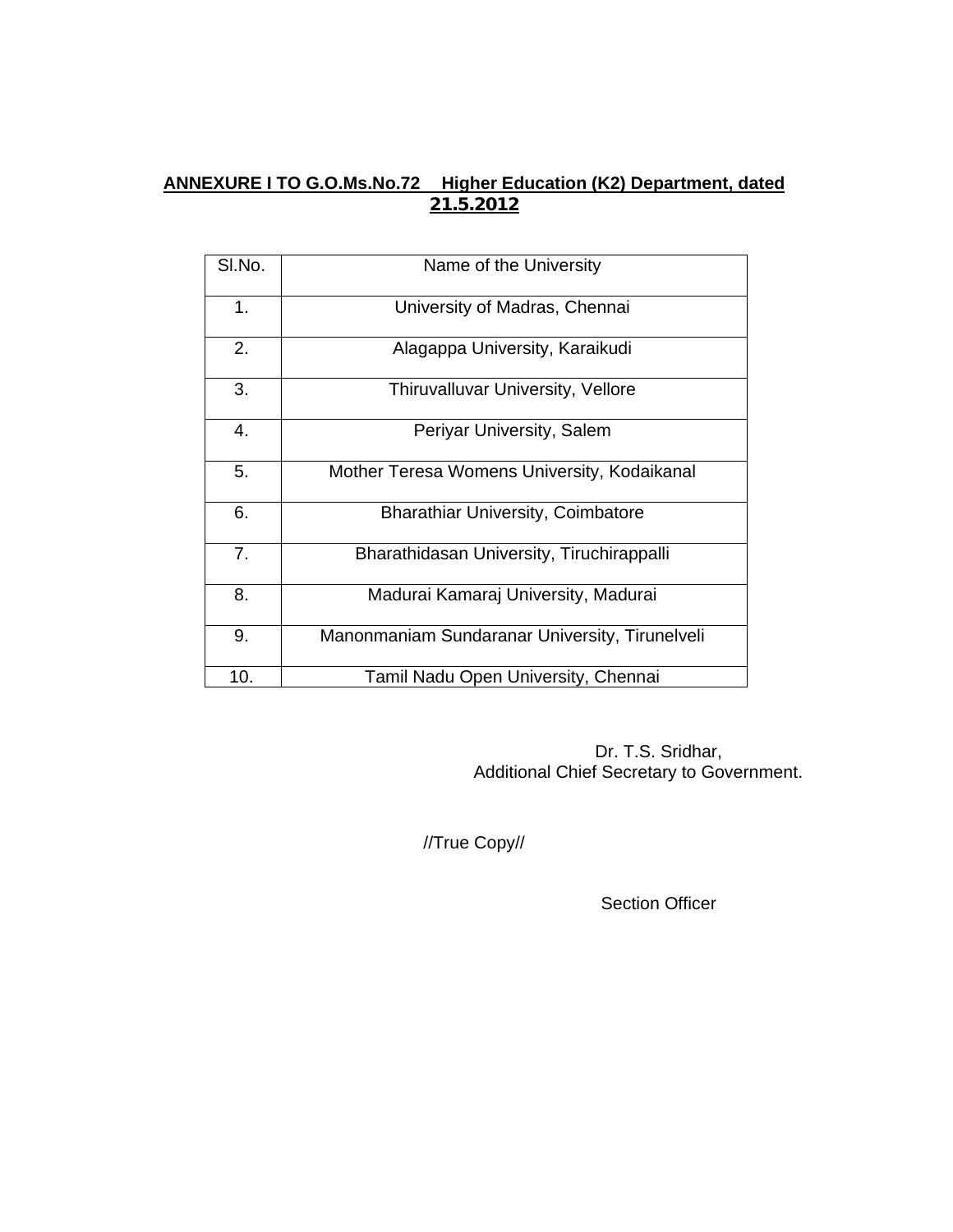## **ANNEXURE II to G.O.Ms.No.72, Higher Education (K2) Department, dated 21.5.2012.**

### **Norms and Cost Estimate for Multimodal Material Production for Differently Abled**.

- This centre should produce Braille books with or without tactile graphics in various topics or subjects in English as well as Tamil languages as required by the students. This centre should be equipped with high speed heavy duty Braille Printer (Embosser) for high speed production and with PCs for creating a data bank to feed the equipment.
- This centre should also be equipped with a recording provision for creating human voice recordings of books in Tamil, English, and other Indian Languages.
- There should also be a large print book production unit which facilitates the students with low vision.
- A tactile material which is highly helpful for the totally blind students should also be produced to get the clear concept of what is given in pictorial form in their text books.
- Orthotics and Prosthetics devices for Mobility impaired students should also be planned to be produced.
- Closed Caption Videos should be developed which can serve the hearing impaired students.
- Multimedia based computer assisted package for children with learning disabilities will also be developed which can help the students with learning disability.

 The centre will help and serve the differently abled students in and around the Sivagangai districts.

 It gives an opportunity to the teachers to get different kinds of CDs and learning materials to teach differently abled.

 It serves all kinds of differently abled in a society for an inclusive development.

Talking/Digital library will help the visually impaired to read all kinds of books.

 Tactile materials help the visually impaired students to get tactile perception and help them to understand the abstract concepts in a clearer manner.